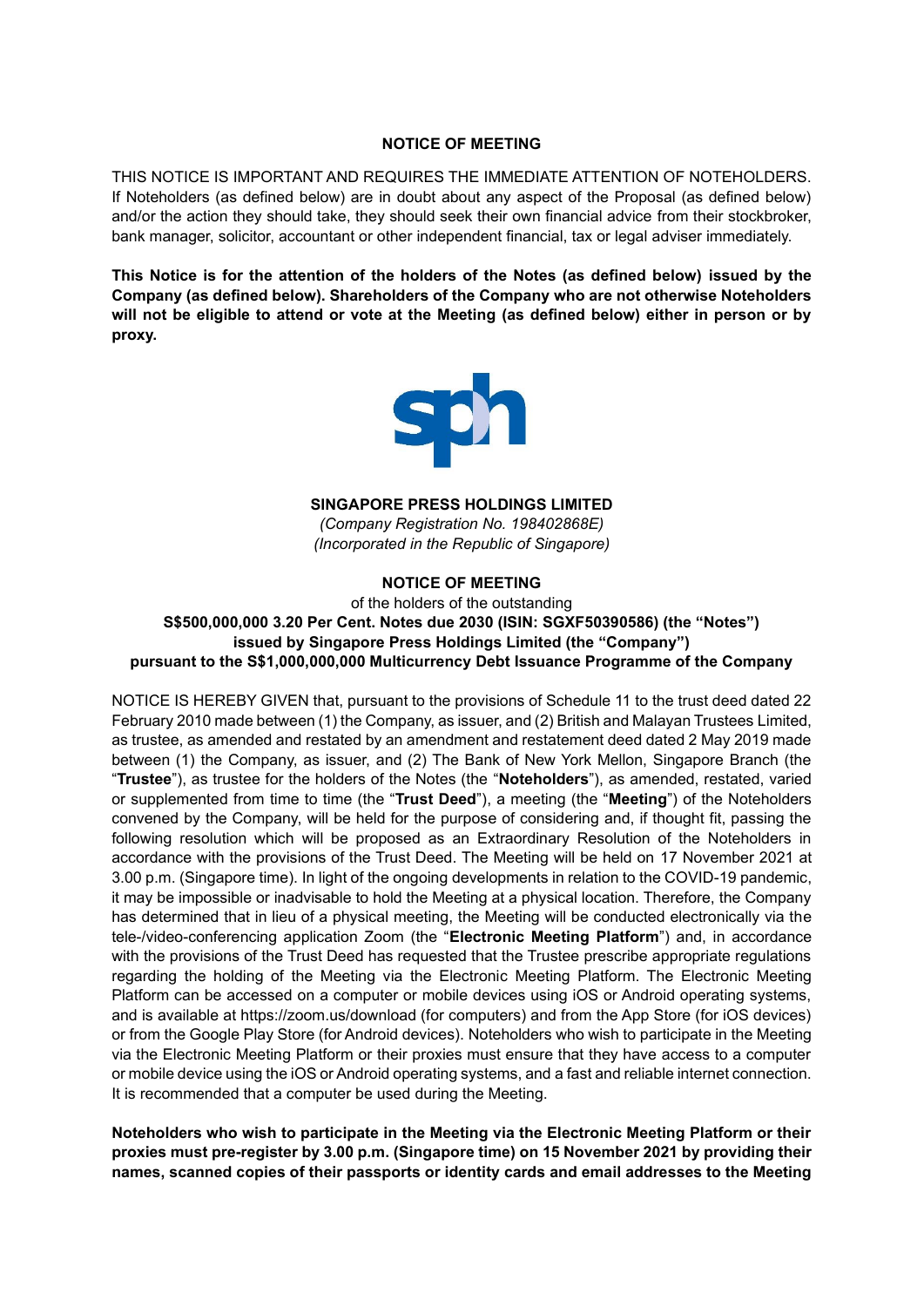**Agent for the purposes of accessing the Electronic Meeting Platform in relation to the Meeting. Such Noteholders and proxies will receive further instructions by email (including a web-link for access to the Meeting via the Electronic Meeting Platform) prior to the Meeting. Noteholders or their proxies who do not pre-register by 3.00 p.m. (Singapore time) on 15 November 2021 will not receive the instructions necessary to access the Meeting and therefore will not be able to access the Meeting.**

On the day of the Meeting, the Company may subject Noteholders or their proxies to identity verification checks prior to allowing them access to the Meeting via the Electronic Meeting Platform. To allow for such identity verification checks, Noteholders and any proxies will be required to enable videoconferencing on the Electronic Meeting Platform with a working video capturing device.

Capitalised or other terms used but not defined in this Notice shall, unless the context otherwise requires, have the meanings set out in the consent solicitation statement dated 26 October 2021 (the "**Consent Solicitation Statement**") issued by the Company.

**Prior to making a decision on whether to approve the Proposal, Noteholders should carefully consider all of the information set forth in the Consent Solicitation Statement. In particular, Noteholders should also take note of the risk factors set out on pages 18 to 36 of the Consent Solicitation Statement.**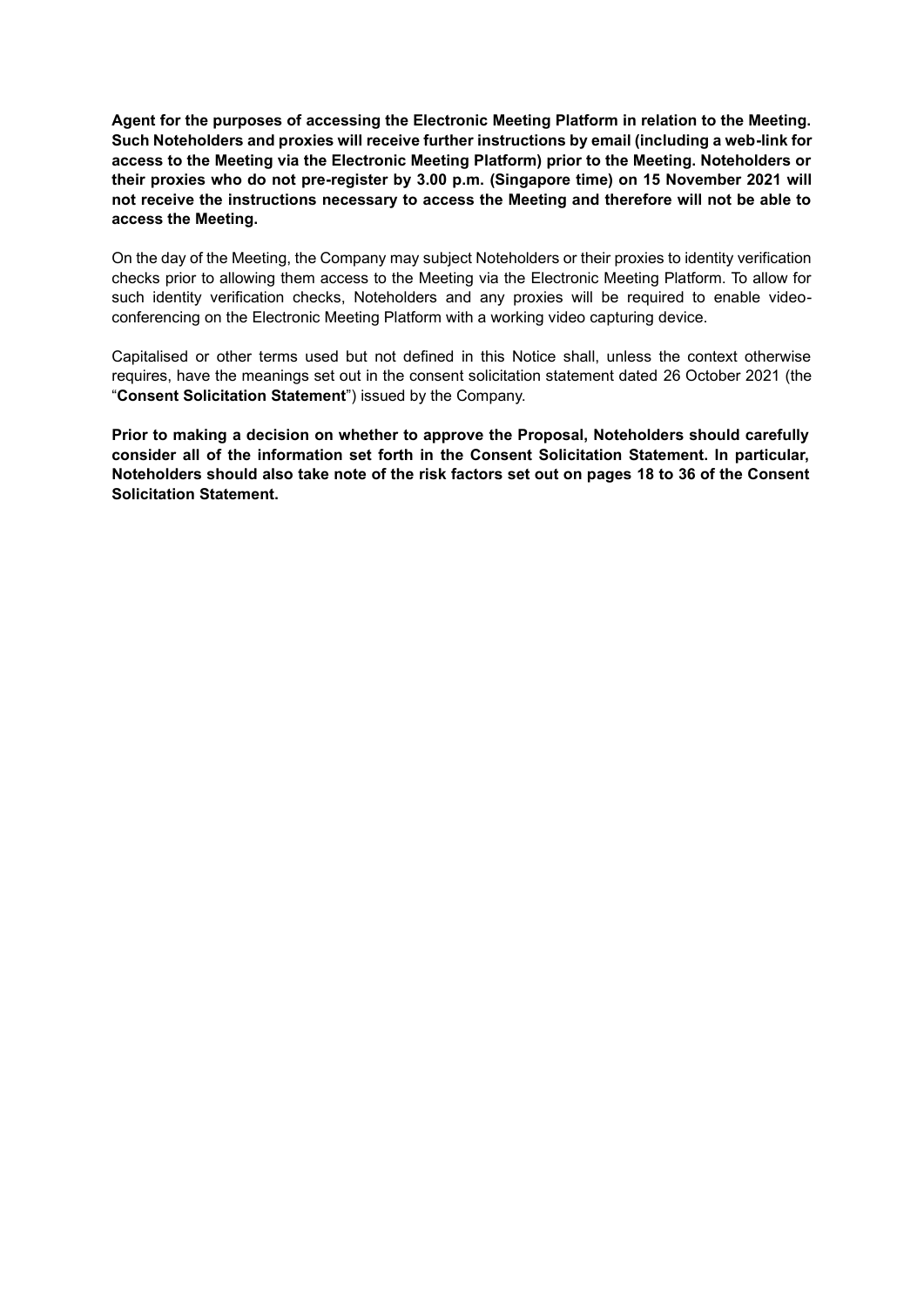# **EXTRAORDINARY RESOLUTION FOR THE HOLDERS OF THE NOTES**

"That:

- 1. approval be and is hereby given, only in respect of the Notes, to waive:
	- (i) any potential non-compliance with Clauses 7.2, 15.9 and 16.31 of the Trust Deed and Conditions 4(b), 10(b) and 10(c) of the Notes;
	- (ii) the occurrence of any Event(s) of Default under Condition 10 of the Notes which has occurred or may occur as a result of any potential non-compliance with Clauses 7.2, 15.9 and 16.31 of the Trust Deed and Conditions 4(b), 10(b) and 10(c) of the Notes as described in paragraph 1(i) above; and
	- (iii) any breach of any requirement, covenant and term in the Trust Deed and the Notes which has occurred or may occur in connection with any potential non-compliance with Clauses 7.2, 15.9 and 16.31 of the Trust Deed and Conditions 4(b), 10(b) and 10(c) of the Notes as described in paragraph 1(i) above;
- 2. approval be and is hereby given, only in respect of the Notes, for (i) Keppel Land Limited ("**KLL**") to unconditionally and irrevocably guarantee the obligations of the Company under the Notes and the Trust Deed and (ii) the Issue Documents to be amended in the manner described in the Amendment Documents in the respective forms of the drafts produced to this Meeting and for the purposes of identification signed by the chairman of this Meeting with such amendments (if any) as the Trustee may approve and/or require, to, *inter alia*, (a) provide for the inclusion of the guarantee by KLL, (b) delete the definition of, and all references to, "Principal Subsidiaries", "subsidiaries" and "Group" in respect of the Company in the Issue Documents and the Notes, (c) amend Clauses 15.8, 15.14, 16.6 and 16.9 of the Trust Deed, (d) delete Clauses 7.2, 15.9, 15.11(iii), 16.19.9, 16.29 and 16.31(iii) of the Trust Deed and Conditions 4(b) and 10(i) and carve-out (iii) to Condition 10(h) and (e) include certain covenants, undertakings, provisions and events of default in relation to KLL;
- 3. approval be and is hereby given, only in respect of the Notes, to waive any potential noncompliance with the Trust Deed and the Conditions that may arise as a result of the Media Business Restructuring;
- 4. approval be and is hereby given to the Trustee to make such consequential changes to the Agency Agreement, the Conditions of the Notes and the Trust Deed (as the Trustee may, in its absolute discretion, deem necessary or expedient to give effect to this Extraordinary Resolution);
- 5. approval be and is hereby given to sanction every abrogation, modification, compromise or arrangement in respect of the rights of the Noteholders appertaining to the Notes against the Company involved in or resulting from the waivers or modifications referred to in paragraphs 1 to 4 of this Extraordinary Resolution; and
- 6. approval be and is hereby given to authorise, where applicable, each of the Trustee, the CDP Agents, the Non-CDP Agents and the Company to execute all documents, notices, forms, instruments, consents or agreements (including, without limitation, the Amendment Documents in the respective forms of the drafts produced to this Meeting and for the purposes of identification signed by the chairman of this Meeting with such amendments (if any) as the Trustee may approve and/or require) to give effect to this Extraordinary Resolution on such terms and conditions as the Trustee may in its absolute discretion decide and also to concur in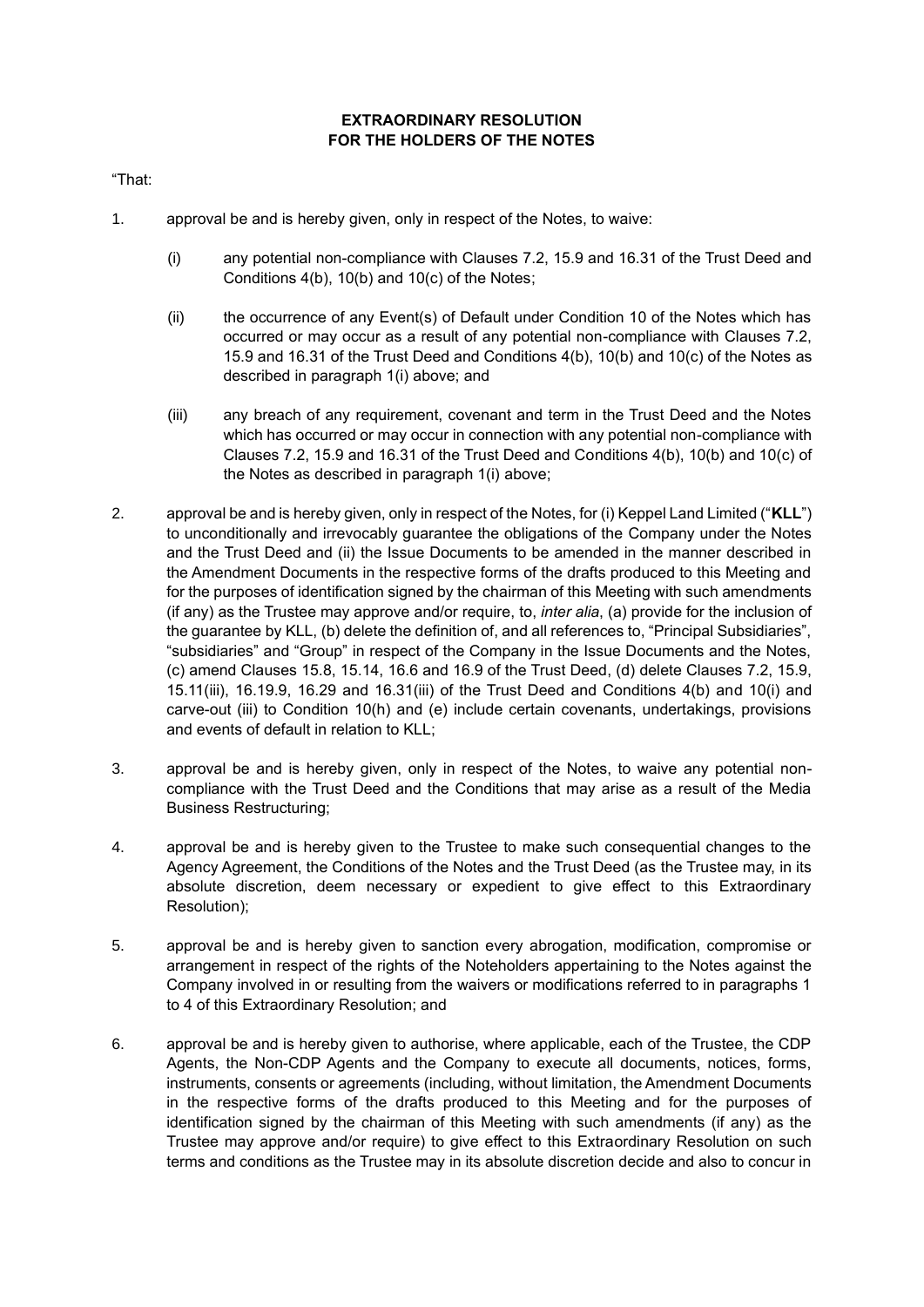and execute and do all acts, things and documents as the Trustee may consider necessary or expedient to give effect to this Extraordinary Resolution,

PROVIDED ALWAYS that the Waivers and Amendments shall only take effect after the Scheme Completion.

Save for the Waivers and Amendments to be approved by this Extraordinary Resolution, the provisions of the Agency Agreement, the Trust Deed and the Notes (including the Pricing Supplement) remain in full force and effect and binding on all the respective parties.

Capitalised or other terms used but not defined in this Extraordinary Resolution shall, unless the context otherwise requires, have the meanings set out in the Consent Solicitation Statement dated 26 October 2021 issued by the Company."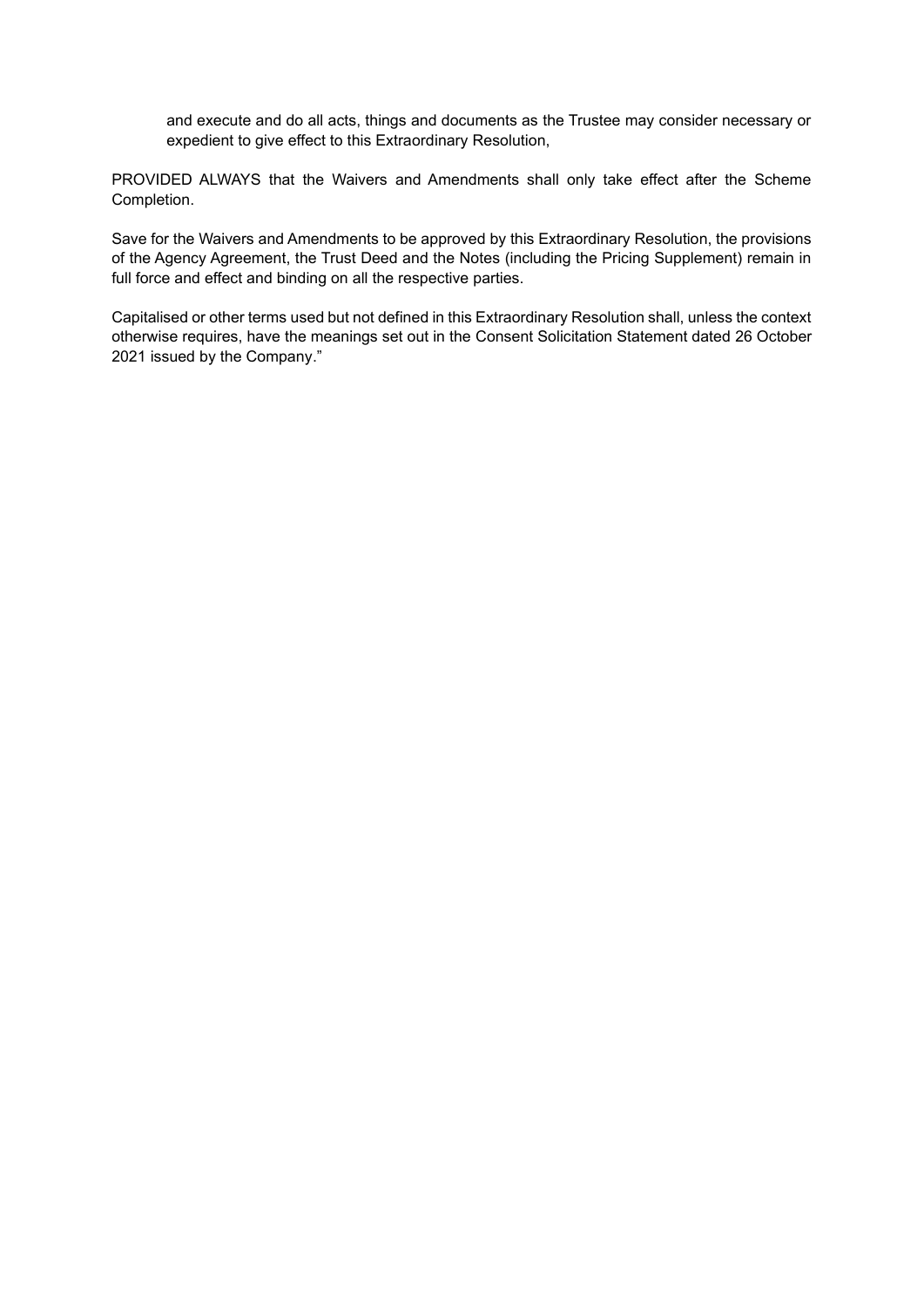## **A Background**

All references to "Meeting" shall, unless the context otherwise requires, also mean any adjourned Meeting.

The Consent Solicitation Statement relating to the Extraordinary Resolution and the Proposal (together with the attached Proxy Form and the Earmarking Instruction Letter) (as defined below), a copy of which will be mailed to Direct Participants with an address in Singapore and will be made available for collection by the Noteholders as indicated below, explains the background to and reasons for, gives details of, and invites Noteholders to approve (at the Meeting), *inter alia*, (i) in relation to the Scheme, waive provisions of the Trust Deed and the Conditions and the occurrence of any Event(s) of Default as a result of any potential noncompliance with Clauses 7.2, 15.9 and 16.31 of the Trust Deed and Conditions 4(b), 10(b) and 10(c), (ii) amend the provisions of the Issue Documents and the Notes to, *inter alia*, (a) provide for the inclusion of a guarantee to be given by KLL in respect of the Company's obligations under the Notes and the Trust Deed, (b) delete the definition of, and all references to, "Principal Subsidiaries", "subsidiaries" and "Group" in respect of the Company in the Issue Documents and the Notes, (c) amend Clauses 15.8, 15.14, 16.6 and 16.9 of the Trust Deed, (d) delete Clauses 7.2, 15.9, 15.11(iii), 16.19.9, 16.29 and 16.31(iii) of the Trust Deed and Conditions 4(b) and 10(i) and carve-out (iii) to Condition 10(h) and (e) include certain covenants, undertakings, provisions and events of default in relation to KLL and (iii) pursuant to the terms of the Implementation Agreement and for good order, waive any potential non-compliance with the Trust Deed and the Conditions that may arise as a result of the Media Business Restructuring ((i) to (iii) together, the "**Waivers and Amendments**"), as more fully described in the Consent Solicitation Statement (the "**Proposal**"). For more information on the background to the Proposal, see the section entitled "The Proposal – Background to the Proposal" in the Consent Solicitation Statement.

All of the dates and times herein are subject to earlier deadlines or other timings that may be set by The Central Depository (Pte) Limited ("**CDP**") or any intermediary.

Noteholders are advised to check with the bank, securities broker, CDP or other intermediary through which they hold their Notes whether such intermediary applies different deadlines for any of the events specified herein, and then to adhere to such deadlines if such deadlines are prior to the deadlines set out herein.

THE CONSENT SOLICITATION STATEMENT IS IMPORTANT AND REQUIRES NOTEHOLDERS' IMMEDIATE ATTENTION. If Noteholders are in doubt about any aspect of the Proposal and/or the action Noteholders should take, Noteholders should consult their respective stockbroker, bank manager, solicitor, accountant or other independent financial, tax or legal adviser immediately.

# **B Appointment of Meeting Agent**

Pursuant to the Agency Agreement, the Company has appointed Tricor Singapore Pte. Ltd. (trading as Tricor Barbinder Share Registration Services) as an additional issuing and paying agent and transfer agent in respect of the Notes but solely in respect of the Consent Solicitation and as meeting agent solely in respect of the Consent Solicitation and the Meeting (the "**Meeting Agent**").

The terms of the Meeting Agent's appointment shall, pursuant to the letter of appointment from the Company to the Meeting Agent, commence on and from 26 October 2021 and shall terminate on the earlier of (a) the date of termination of the Consent Solicitation and (b) the last date on which the Early Consent Fee and the Normal Consent Fee is paid to the relevant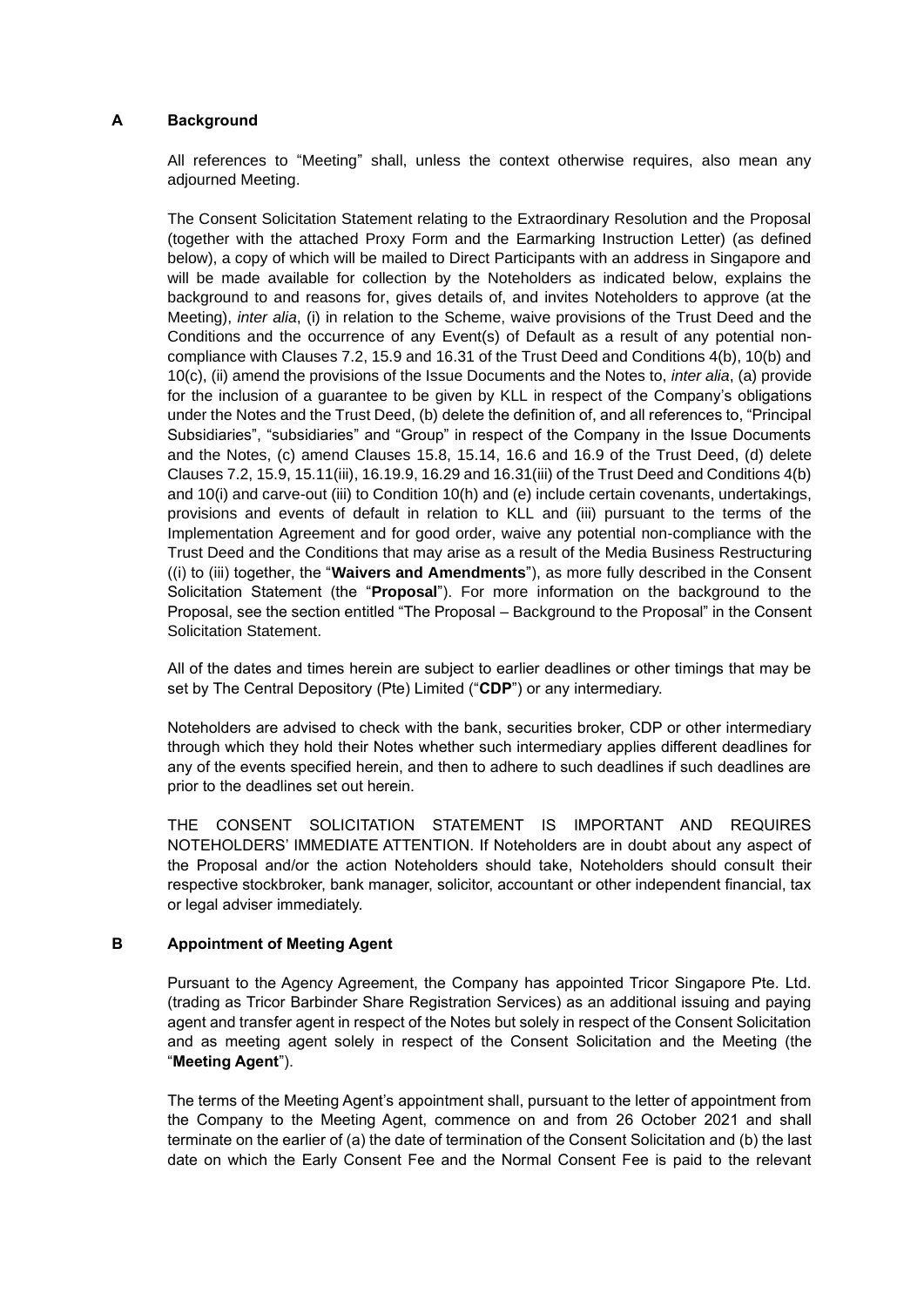Noteholders, and such termination shall occur automatically without any further action or liability on the part of the Company or any other party to the Agency Agreement.

The Meeting Agent is the agent of the Company and owes no duty to any Noteholder.

## **C Procedure for Inspection and Collection of Documents**

### **C1 Inspection**

Noteholders may from 26 October 2021, between 9.00 a.m. to 5.00 p.m. (Singapore time) from Mondays to Fridays (excluding public holidays), up to 3.00 p.m. (Singapore time) on 15 November 2021 inspect copies of the following documents (and the relevant comparative blacklines, if applicable) at the office of Tricor Singapore Pte. Ltd. (trading as Tricor Barbinder Share Registration Services), in its capacity as the Meeting Agent, at 80 Robinson Road #11- 02, Singapore 068898 (the "**Meeting Agent Office**"):

- (a) the Trust Deed (including the Conditions of the Notes);
- (b) the Pricing Supplement dated 20 January 2020 relating to the Notes;
- (c) the draft of the Amendment and Restatement Agency Agreement;
- (d) the draft of the Amendment and Restatement Deed (including the Amended Trust Deed, the Amended Terms and Conditions of the Notes and the Amended Pricing Supplement in relation to the Notes);
- (e) the audited financial statements of the Group for the financial period ended 31 August 2021; and
- (f) the audited financial statements of KLL and its subsidiaries for the financial period ended 31 December 2020.

Noteholders are required to make an appointment with the Meeting Agent prior to making any inspection or collection.

## **C2 Collection**

Copies of the Consent Solicitation Statement (together with the attached Proxy Form and the Earmarking Instruction Letter) will be mailed to the Direct Participants with an address in Singapore. The forms of the Proxy Form and the Earmarking Instruction Letter (as referred to below) are appended to the Consent Solicitation Statement. In addition, Noteholders may collect copies of the Consent Solicitation Statement, the Proxy Form and the Earmarking Instruction Letter from the Meeting Agent Office from 26 October 2021, between 9.00 a.m. to 5.00 p.m. (Singapore time) from Mondays to Fridays (excluding public holidays), up to 3.00 p.m. (Singapore time) on 15 November 2021.

Noteholders are required to make an appointment with the Meeting Agent prior to making any inspection or collection.

## **D General**

In accordance with normal practice, none of the Solicitation Agent, KLL, the Trustee, the CDP Agents or the Meeting Agent expresses any opinion on the merits of the Consent Solicitation, the Extraordinary Resolution or the Proposal nor do any of them accept any responsibility for the accuracy or completeness of the Consent Solicitation Statement or any other document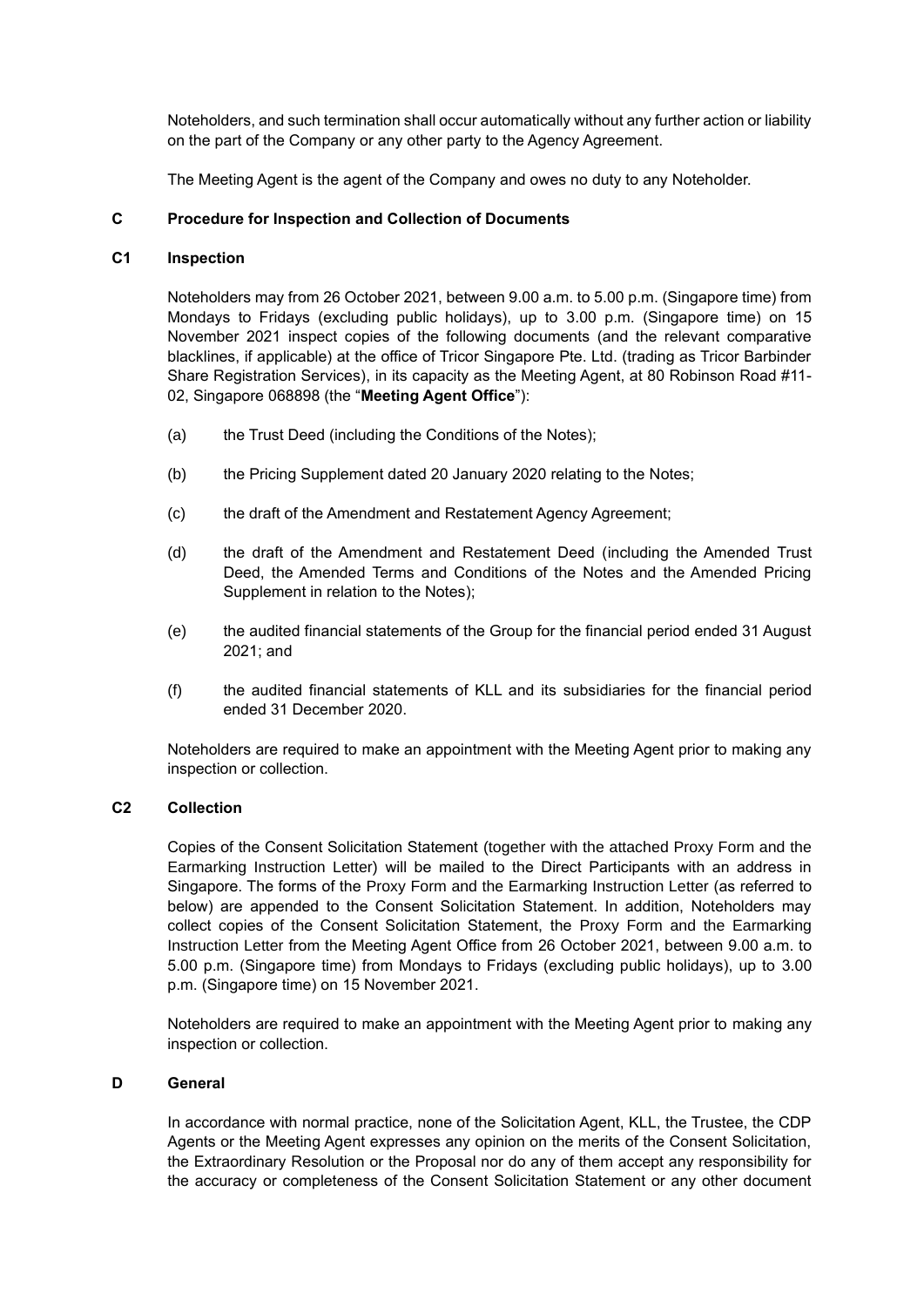prepared in connection with the Consent Solicitation, the Extraordinary Resolution or the Proposal. None of the Solicitation Agent, the Trustee, the CDP Agents or the Meeting Agent has been involved in the formulation or negotiation of the Proposal. Noteholders should also note that the Company, KLL, the Solicitation Agent, the Trustee, the CDP Agents and/or the Meeting Agent cannot and do not offer any advice on investment or tax risks, if any, faced by Noteholders. Noteholders who are unsure of the consequences of the Consent Solicitation including, *inter alia*, the Extraordinary Resolution should seek their own independent financial, tax and legal advice.

The attention of Noteholders is particularly drawn to the quorum required for the Meeting and for an adjourned Meeting which is set out in the sections hereof entitled "Voting Procedures" and "Quorum and Adjournment" respectively.

The Consent Solicitation Statement does not constitute nor form part of, and should not be construed as, an offer for sale or subscription of, or a solicitation of any offer to buy or subscribe for, any securities of the Company, KLL or any other entity. The distribution of the Consent Solicitation Statement may nonetheless be restricted by law in certain jurisdictions. Persons into whose possession the Consent Solicitation Statement come are required by the Company, KLL, the Solicitation Agent, the Trustee, the CDP Agents and the Meeting Agent to inform themselves about, and to observe, any such restrictions. The Consent Solicitation Statement does not constitute a solicitation in any circumstances in which such solicitation is unlawful. None of the Company, KLL, the Solicitation Agent, the Trustee, the CDP Agents or the Meeting Agent will incur liability for its own failure or the failure of any other person or persons to comply with the provisions of any such restrictions.

In order to avoid any violation of laws applicable in countries other than Singapore, the Consent Solicitation Statement has not been and will not be mailed to Direct Participants who do not presently have an address in Singapore ("**Foreign Noteholders**"). Foreign Noteholders who wish to obtain a copy of the Consent Solicitation Statement should provide in writing such address in Singapore to the Meeting Agent not later than five (5) business days before the Expiration Time.

# **E Voting Procedures**

The relevant provisions governing the convening and holding of the Meeting are set out in Schedule 11 to the Trust Deed, copies of which are available for inspection as referred to above. A Noteholder is entitled to attend the Meeting and to speak and vote thereat if his name appears on the records of CDP as the holder of Notes as at 48 hours before the time fixed for the Meeting. Any Noteholder which is a corporation may, by delivering either (i) (by mail or hand) to the Meeting Agent Office or (ii) (by email) electronically via email to the Meeting Agent at is.corporateactions@sg.tricorglobal.com, in each case not later than 48 hours before the time fixed for the Meeting a certified copy of a resolution of its directors or other governing body (with, if it is not in English, a certified translation into English), authorise any person to act as its representative in connection with such Meeting.

Every Noteholder entitled to vote may vote (in the case of an individual) in person or by proxy or (in the case of a corporation) in person through an appointed representative or by proxy. A proxy or representative may be appointed in the following circumstances:

(i) a Noteholder may (in the case of an individual) sign the Proxy Form or (in the case of a corporation) execute the Proxy Form under its common seal or arrange for the Proxy Form to be signed on its behalf by an attorney or duly authorised officer of the corporation and deliver the same either (i) (by mail or hand) to the Meeting Agent Office or (ii) (by email) electronically via email to the Meeting Agent at is.corporateactions@sg.tricorglobal.com, in each case by the Expiration Time, to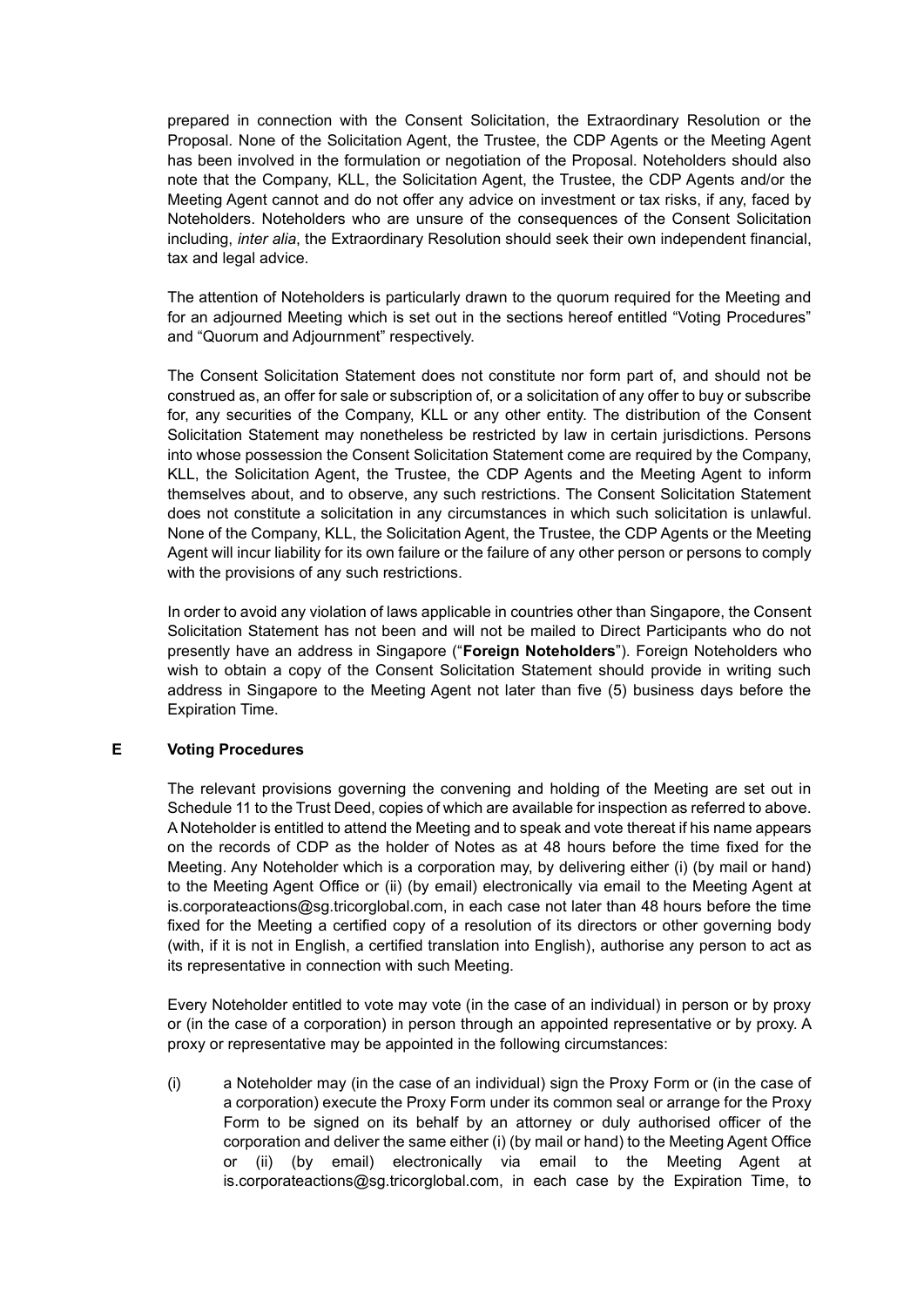appoint a person or an officer, employee or agent of the Meeting Agent designated by the Meeting Agent (a "**proxy**") to act on his or its behalf in connection with the Meeting; and

(ii) a Noteholder which is a corporation may, by delivering either (i) (by mail or hand) to the Meeting Agent Office or (ii) (by email) electronically via email to the Meeting Agent at is.corporateactions@sg.tricorglobal.com, in each case not later than 48 hours before the time fixed for the Meeting a certified copy of a resolution of its directors or other governing body (with, if it is not in English, a certified translation into English), authorise any person to act as its representative (a "**representative**") in connection with such Meeting.

In the case of Noteholders who are individuals, copies of such Noteholder's passport or identity card will have to be submitted to the Meeting Agent together with the Proxy Form. Where an instrument appointing a proxy is signed on behalf of the appointor by an attorney, the letter or power of attorney or a duly certified copy thereof (failing previous registration with the Company) must be lodged with the instrument of proxy, failing which the instrument may be treated as invalid.

Completion and return of the Proxy Form by a Noteholder will not prevent him from attending and voting at the Meeting via the Electronic Meeting Platform if he so wishes. An appointment of a proxy or proxies shall be deemed to be revoked if a Noteholder attends the Meeting via the Electronic Meeting Platform and, in such event, the Company reserves the right to refuse to admit any person or persons appointed under the Proxy Form to the Meeting. **Noteholders who have previously submitted validly completed Proxy Forms but chooses to attend the Meeting via the Electronic Meeting Platform will not be eligible to receive the Early Consent Fee. In such event, (i) a valid Earmarking Instruction Letter must be submitted and such Noteholder should vote in favour of the Extraordinary Resolution in order to be eligible for the Normal Consent Fee and (ii) such Noteholder will not be eligible to receive the Early Consent Fee.**

In addition, Noteholders who wish to participate in the Meeting via the Electronic Meeting Platform or their proxies must pre-register by 3.00 p.m. (Singapore time) on 15 November 2021 by providing their names, scanned copies of their passports or identity cards and email addresses to the Meeting Agent for the purposes of accessing the Electronic Meeting Platform in relation to the Meeting. Such Noteholders and proxies will receive further instructions by email (including a web-link for access to the Meeting via the Electronic Meeting Platform) prior to the Meeting. Noteholders or their proxies who do not pre-register by 3.00 p.m. (Singapore time) on 15 November 2021 will not receive the instructions necessary to access the Meeting and therefore will not be able to access the Meeting.

On the day of the Meeting, the Company may subject Noteholders or their proxies to identity verification checks prior to allowing them access to the Meeting via the Electronic Meeting Platform. To allow for such identity verification checks, Noteholders and any proxies will be required to enable video-conferencing on the Electronic Meeting Platform with a working video capturing device.

Noteholders should note that the latest time and date for issuing, amending or revoking a Voting Instruction (the "**Expiration Time**") is 3.00 p.m. (Singapore time) on 15 November 2021.

**Only a person who is shown in the records of CDP as a holder of the Notes (each, a "Direct Participant") may submit Proxy Forms or, as the case may be, Earmarking Instruction Letters. If a Noteholder is not a Direct Participant it must arrange for the Direct Participant through which such Noteholder holds Notes to submit a Proxy Form or, as the case may be, Earmarking Instruction Letter on its behalf to the Meeting Agent.**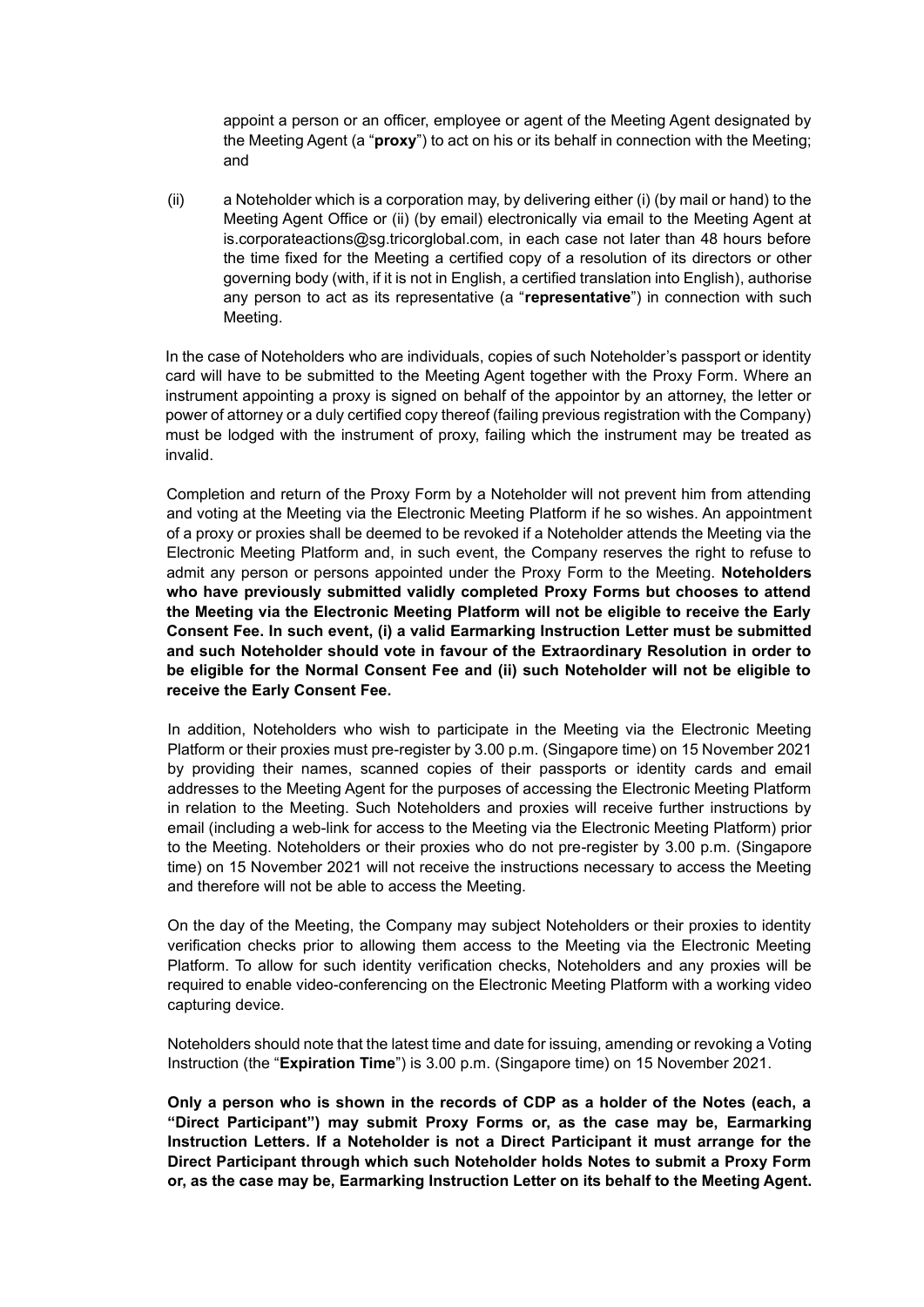Noteholders who take the action described below and in the Consent Solicitation Statement in relation to giving Voting Instructions (in a Proxy Form) to the Meeting Agent prior to the Expiration Time need take no further action in relation to voting at the Meeting in respect of the Extraordinary Resolution.

Each Noteholder is to note that upon the delivery of the Proxy Form or, as the case may be, the Earmarking Instruction Letter to the Meeting Agent, the Meeting Agent will proceed to request CDP to earmark the direct securities account or securities sub-account in which his Notes are credited and Notes so earmarked will not be released until the earliest of:

- (i) the notification in writing of any valid revocation of a Noteholder's previous instructions to the Meeting Agent by the Expiration Time and such Notes ceasing (in accordance with the procedures of CDP and with the agreement of the Meeting Agent) to be held to its order;
- (ii) the conclusion of the Meeting (or, if applicable, any adjournment of such Meeting); and
- (iii) the termination of the Consent Solicitation,

## (the "**Earmarking Period**").

In the event that CDP is unable to earmark the relevant Notes as declared by a Noteholder to be its holdings of the Notes in its Proxy Form or, as the case may be, Earmarking Instruction Letter for purposes of the Meeting (i.e. either the name of the Noteholder or the total principal amount of its Notes does not tally with the book entry records of CDP), then:

- (a) any such Proxy Form or, as the case may be, Earmarking Instruction Letter shall no longer be valid and shall not entitle such Noteholder to attend and vote at the Meeting or to appoint a proxy; or
- (b) any Voting Instructions given by such Noteholder to the Meeting Agent shall not be valid.

**During the Earmarking Period, the Notes which are the subject of a Proxy Form or, as the case may be, Earmarking Instruction Letter may not be traded or transferred. Notwithstanding anything contained herein, Noteholders should note that the relevant Notes will be earmarked by CDP in accordance with its procedures and subject to its timings. Similarly, Notes so earmarked will also be released by CDP in accordance with its procedures and subject to its timings.**

Any Voting Instructions given may be revoked or amended by Noteholders on or prior to the Expiration Time by giving notice in writing of such revocation or amendment to the Meeting Agent by the Expiration Time. Please refer to the section "The Proposal – Revocation and Amendment of Voting Instructions" in the Consent Solicitation Statement.

Noteholders who deliver, or arrange to have delivered on their behalf, valid Voting Instructions on or prior to the Expiration Time will not be able to revoke or amend such Voting Instructions at any time after the Expiration Time.

#### **F Early Consent Fee and Normal Consent Fee**

Subject to the fulfilment of the Settlement Conditions, Noteholders who deliver, or arrange to have delivered on their behalf, valid Voting Instructions on or prior to 5.00 p.m. (Singapore time) on 12 November 2021, or such other later time and date as the Company may determine (the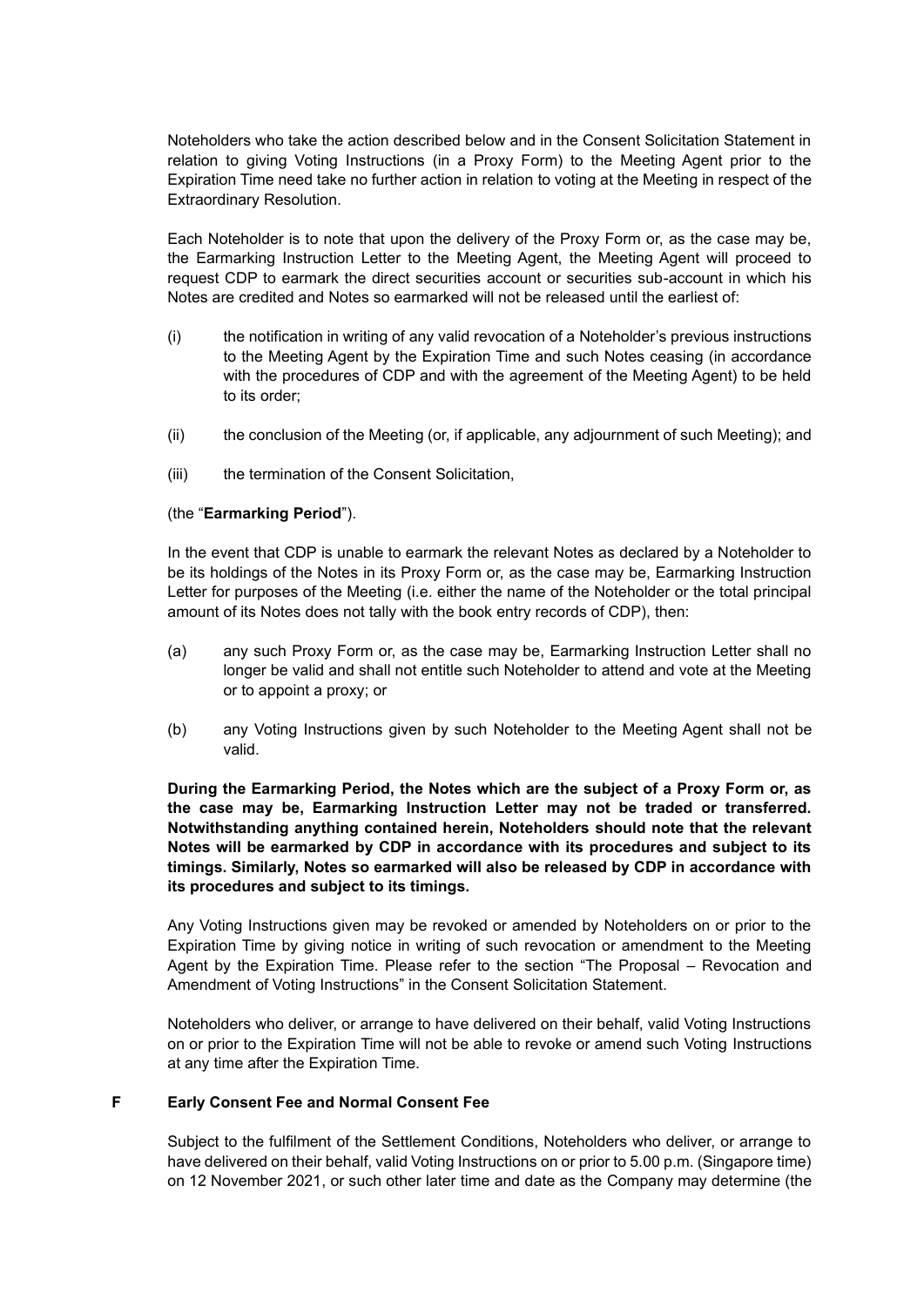"**Early Consent Fee Deadline**") to the Meeting Agent to have their votes cast in favour of the Extraordinary Resolution at the Meeting via the Electronic Meeting Platform (and such Voting Instructions have not been validly revoked) will be eligible to receive a one-time fee (the "**Early Consent Fee**") of 0.25 per cent. in principal amount of the Notes (being S\$625 per S\$250,000 in principal amount of the Notes) in respect of which such votes have been cast less any bank charges, which shall be borne by such Noteholders.

Noteholders who deliver Voting Instructions after the Early Consent Fee Deadline will not be eligible to receive the Early Consent Fee.

**Each Noteholder is to note that he will have to appoint an officer, employee or agent designated by the Meeting Agent as proxy to act on his behalf in connection with the Meeting and give instructions to vote in favour of the Extraordinary Resolution to be eligible for the Early Consent Fee. Noteholders should also note that Voting Instructions issued via a Proxy Form (including an appointment of proxy) by a Noteholder shall be deemed to be revoked if such Noteholder attends the Meeting via the Electronic Meeting Platform. In such event, such Noteholder will not be eligible to receive the Early Consent Fee.**

Subject to the fulfilment of the Settlement Conditions, Noteholders who vote in favour of the Extraordinary Resolution at the Meeting via the Electronic Meeting Platform and submit a valid Earmarking Instruction Letter to the Meeting Agent on or prior to the Expiration Time or deliver, or arrange to have delivered on their behalf, valid Voting Instructions after the Early Consent Fee Deadline but on or prior to the Expiration Time to the Meeting Agent to have their votes cast in favour of the Extraordinary Resolution at the Meeting via the Electronic Meeting Platform (and such Voting Instructions have not been validly revoked) will not be eligible for the Early Consent Fee but will instead be eligible to receive a one-time fee (the "**Normal Consent Fee**") of 0.15 per cent. in principal amount of the Notes in respect of which such votes have been cast (being S\$375 per S\$250,000 in principal amount of such Notes) less any bank charges, which shall be borne by such Noteholders.

For the avoidance of doubt, Noteholders who deliver, or arrange to have delivered on their behalf, valid Voting Instructions on or prior to the Early Consent Fee Deadline to the Meeting Agent to have their votes cast in favour of the Extraordinary Resolution at the Meeting via the Electronic Meeting Platform but do **not** appoint an officer, employee or agent designated by the Meeting Agent as proxy to act on his behalf in connection with the Meeting (and such Voting Instructions are not revoked) will not be eligible for the Early Consent Fee and will instead receive the Normal Consent Fee. Noteholders who are eligible to receive the Early Consent Fee will not additionally receive the Normal Consent Fee. Noteholders should note that Voting Instructions issued via a Proxy Form (including an appointment of proxy) by a Noteholder will be deemed to be revoked if such Noteholder attends the Meeting via the Electronic Meeting Platform. In such event, (i) a valid Earmarking Instruction Letter must be submitted and such Noteholder should vote in favour of the Extraordinary Resolution in order to be eligible for the Normal Consent Fee and (ii) such Noteholder will not be eligible to receive the Early Consent Fee.

The payment of the Early Consent Fee or, as the case may be, Normal Consent Fee is conditional upon the following:

- (i) the Noteholders duly passing the Extraordinary Resolution approving the Proposal;
- (ii) the Noteholders duly completing and returning to the Meeting Agent the Proxy Form on or prior to (in the case of the Early Consent Fee) the Early Consent Fee Deadline or (in the case of the Normal Consent Fee) the Expiration Time and providing complete details of a valid account with a bank in Singapore to which the Early Consent Fee or,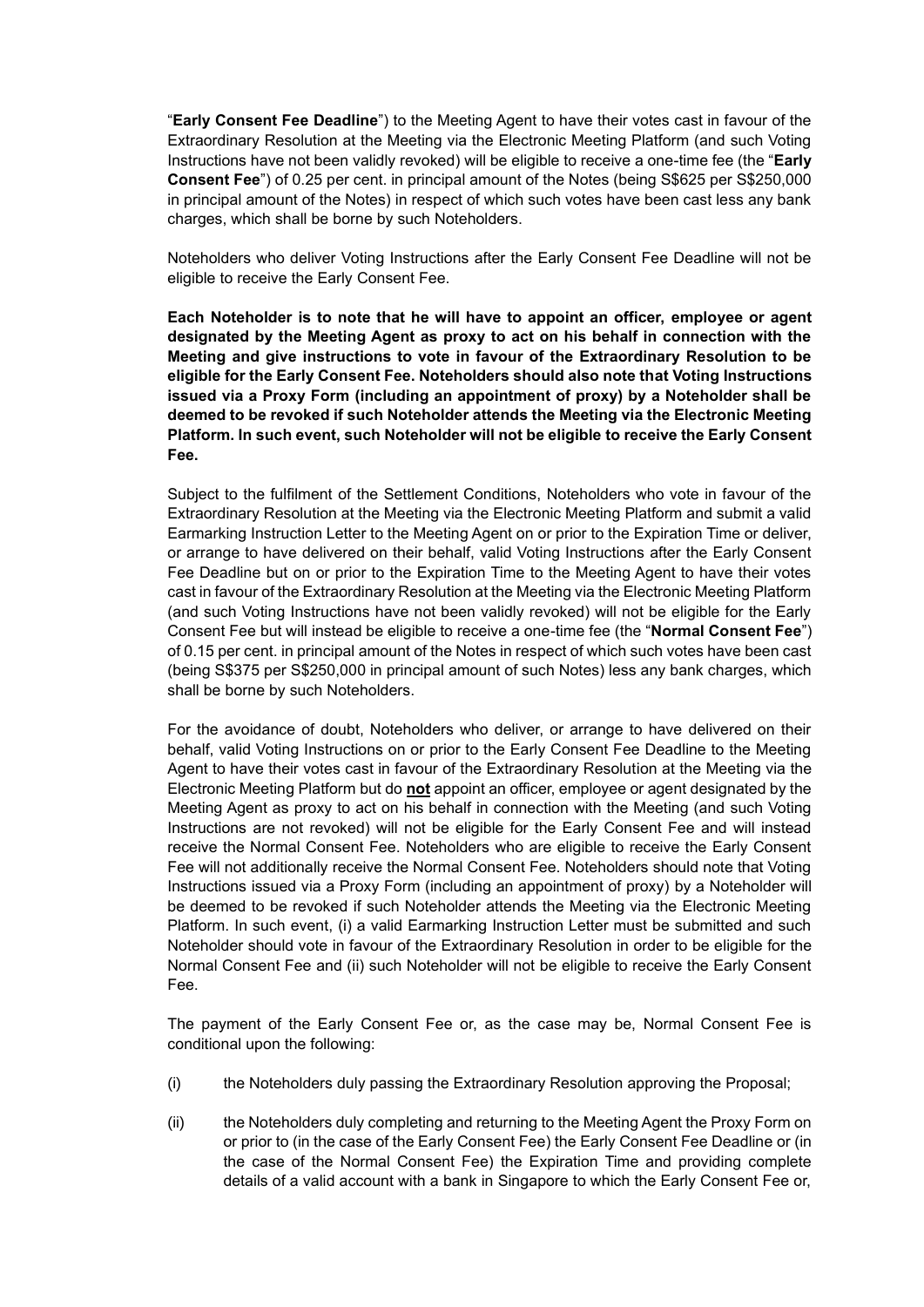as the case may be, Normal Consent Fee should be credited as required in the Proxy Form or (in the case of the Normal Consent Fee) the relevant Noteholders duly completing and returning to the Meeting Agent the Earmarking Instruction Letter on or prior to the Expiration Time and providing complete details of a valid account with a bank in Singapore to which the Normal Consent Fee should be credited as required in the Earmarking Instruction Letter; and

(iii) (only in respect of the payment of the second instalment of the Early Consent Fee or, as the case may be, Normal Consent Fee) the Scheme Completion,

in each case, in accordance with the terms and conditions specified in the Consent Solicitation Statement (collectively, the "**Settlement Conditions**").

Duly completed Proxy Forms and Earmarking Instruction Letters may be returned either (i) (by mail or hand) to the Meeting Agent at the Meeting Agent Office or (ii) (by email) electronically via email to the Meeting Agent at is.corporateactions@sg.tricorglobal.com.

Provided that the Settlement Conditions (other than the Scheme Completion) are fulfilled, the first instalment of the Early Consent Fee or, as the case may be, Normal Consent Fee will be credited to the account of the Noteholder eligible to receive such fee as soon as reasonably practicable and, in any event, not later than seven (7) business days after the date on which the Extraordinary Resolution is duly passed at the Meeting via the Electronic Meeting Platform or, if applicable, any adjourned Meeting via the Electronic Meeting Platform. Provided that the Settlement Conditions are fulfilled, the second instalment of the Early Consent Fee or, as the case may be, Normal Consent Fee will be credited to the account of the Noteholder eligible to receive such fee as soon as reasonably practicable and, in any event, not later than seven (7) business days after the Scheme Completion. None of the Company, KLL, the Solicitation Agent, the Trustee, the CDP Agents or the Meeting Agent shall be responsible for ensuring that any part or all of the Early Consent Fee or, as the case may be, Normal Consent Fee is actually received by the relevant Noteholder. The Company may elect to waive any Settlement Condition at its sole and absolute discretion. In any event, none of the Company, KLL, the Solicitation Agent, the Trustee, the CDP Agents or the Meeting Agent shall be liable for any delay in payment of the Early Consent Fee or, as the case may be, Normal Consent Fee arising from the requisite bank account details in a Proxy Form or, as the case may be, Earmarking Instruction Letter not having been duly completed.

All questions as to the payment (or non-payment) of any Early Consent Fee or, as the case may be, Normal Consent Fee, will be determined by the Company, in its sole and absolute discretion, which determination shall be final and binding, and under no circumstances shall the Solicitation Agent, the Trustee or the Meeting Agent, or any of their respective directors, officers, employees, agents or affiliates be under any duty to give any notification to any holder on the payment (or non-payment) of any Early Consent Fee or, as the case may be, Normal Consent Fee, nor shall any of such entities or persons incur any liability in connection with the payment (or non-payment) of any Early Consent Fee or, as the case may be, Normal Consent Fee or the failure to give such notification.

#### **G Quorum and Adjournment**

The Noteholder Meeting Provisions require the Proposal to be subject to the quorum provisions in paragraph 19 of Schedule 11 of the Trust Deed. The quorum required at the Meeting for the passing of an Extraordinary Resolution shall be two (2) or more persons present in person or being proxies and holding or representing 75 per cent. in principal amount of the Notes for the time being outstanding. In the case of an adjourned Meeting, the necessary quorum is two (2) or more persons present in person or being proxies and holding or representing 25 per cent. in principal amount of the Notes for the time being outstanding. No business (except choosing a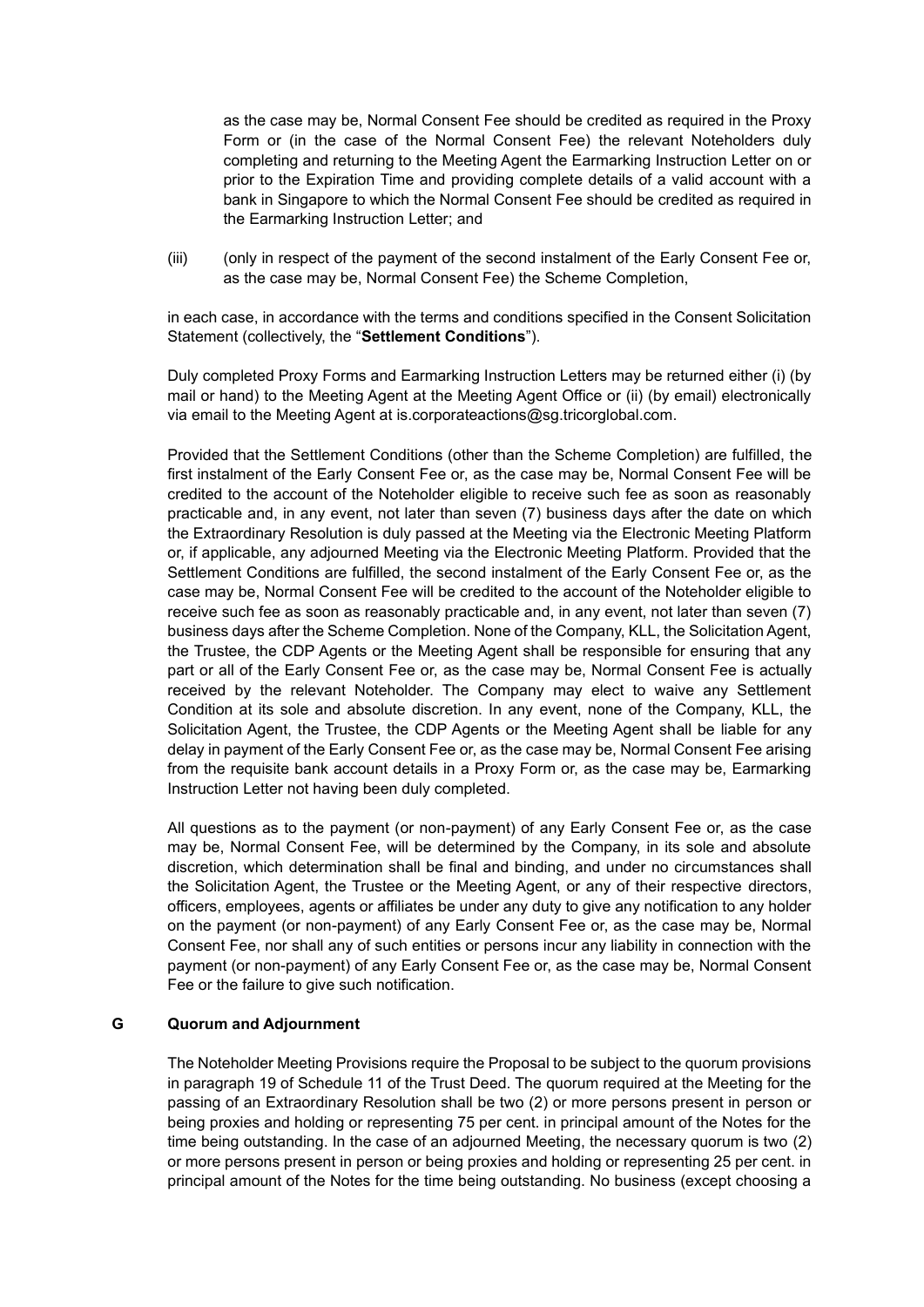chairman) shall be transacted at the Meeting unless the requisite quorum be present at the commencement of business.

If a quorum is not present within 15 minutes from the time initially fixed for such Meeting, it shall be adjourned until such date, not less than 14 days nor more than 42 days later, and time and place as the chairman of the Meeting may decide. At least 10 days' notice of the Meeting adjourned through want of a quorum shall be given in the same manner as for the original Meeting and that notice shall state the quorum required at such adjourned Meeting. If a quorum is not present within 15 minutes from the time fixed for the Meeting so adjourned, such meeting shall be dissolved.

Voting Instructions given in respect of the Meeting (unless validly revoked pursuant to the terms of the Consent Solicitation) shall remain valid for such adjourned Meeting.

## **H Voting**

Pursuant to paragraph 32 of the Noteholder Meeting Provisions, the Trustee may without the consent of the Noteholders prescribe such further regulations regarding the holding of meeting of Noteholders and attendance and voting thereat as the Trustee may in its sole discretion determine. In this regard, the Trustee has prescribed that the Company may, in lieu of a physical meeting, substitute any physical meeting venue at any time with any electronic meeting platform agreed between the Company and the Trustee, subject to the following conditions:

- (a) a video and/or audio conference facility shall be set up;
- (b) the Meeting Agent shall, in advance of the Meeting, e-mail each participating Noteholder notifying them that the Meeting will be held by teleconference or video conference and request a copy of their identification document (which may be redacted). The Meeting Agent shall verify such details against details submitted through CDP which shall be provided to the Meeting Agent in advance of the Meeting;
- (c) the video and/or audio conference details will be sent to each participating Noteholder and other attendees prior to the Meeting; and
- (d) the Meeting Agent shall verify the identity of each participating Noteholder and other attendees prior to the commencement of the Meeting.

Accordingly, the Meeting will be conducted via the Electronic Meeting Platform.

During the Meeting, questions or comments may be raised. Participating Noteholders or proxies may send their questions electronically in advance of the Meeting via email to the Meeting Agent at is.corporateactions@sg.tricorglobal.com on or prior to the Expiration Time. Alternatively, participating Noteholders or proxies can raise questions or comments using the teleconferencing feature on the Electronic Meeting Platform. To allow participating Noteholders or proxies to raise their questions or comments in an orderly fashion, the tele-conferencing feature may be regulated. During the Meeting, participating Noteholders or proxies will be given directions as to how they can raise questions or comments.

Every question submitted to the Meeting shall be decided by a show of hands unless a poll is (before, or on the declaration of the result of, the show of hands) demanded by the chairman, the Company, the Trustee or one or more persons representing at least two (2) per cent. in principal amount of the Notes.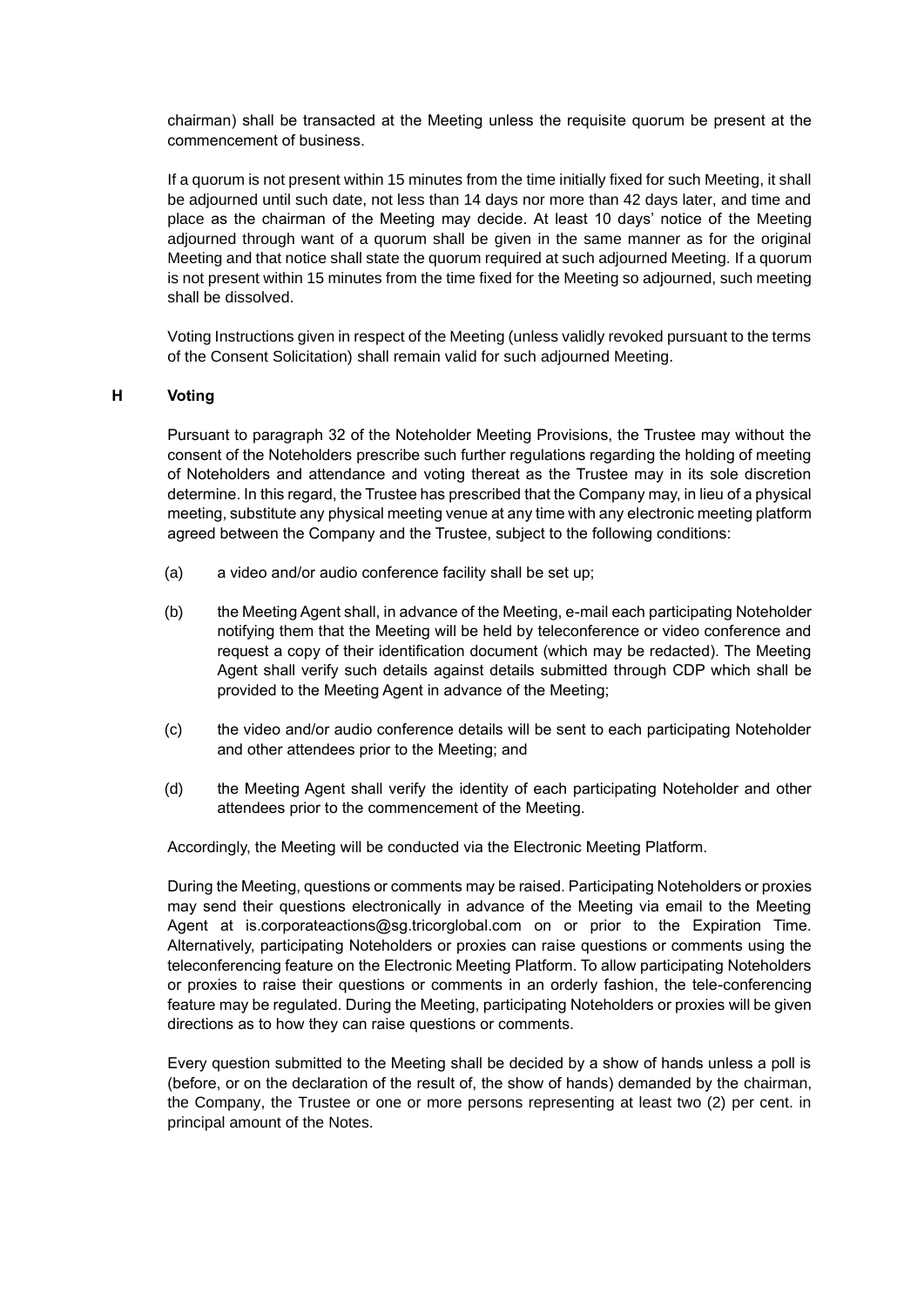Unless a poll is demanded a declaration by the chairman of the Meeting that a resolution has or has not been passed shall be conclusive evidence of the fact without proof of the number or proportion of the votes cast in favour of or against it.

If at the Meeting a poll is so demanded, it shall be taken in such manner and (subject as provided below) either at once or after such adjournment as the chairman of the Meeting directs. The result of such poll shall be deemed to be the resolution of the Meeting at which the poll was demanded as at the date of the taking of the poll. A demand for a poll shall not prevent the Meeting from continuing for the transaction of business other than the question on which it has been demanded.

A poll demanded on the election of a chairman of the Meeting or on a question of adjournment shall be taken at once.

On a show of hands every person who is present in person or is a proxy or a representative has one vote. On a poll every such person has one vote in respect of each S\$250,000 in principal amount of the Notes (being the minimum denomination of the Notes) which he holds or for which he is a proxy or a representative.

Without prejudice to the obligations of proxies, a person entitled to more than one vote need not use them all or cast them all in the same way.

In case of equality of votes, the chairman of the Meeting shall both on a show of hands and on a poll have a casting vote in addition to any other votes which he may have.

## **I Extraordinary Resolution**

Under the provisions of the Trust Deed, the Extraordinary Resolution proposed at the Meeting would have to be passed by a majority consisting of at least 75 per cent. of the persons voting thereat upon a show of hands or if a poll is duly demanded by a majority consisting of at least 75 per cent. of the votes cast on such poll at the Meeting for which the necessary quorum is two (2) or more persons present in person or being proxies and holding or representing at least 75 per cent. in the principal amount of the Notes for the time being outstanding. In the case of an adjourned Meeting, the necessary quorum is two (2) or more persons present in person or being proxies and holding or representing at least 25 per cent. in the principal amount of the Notes for the time being outstanding.

An Extraordinary Resolution passed at the Meeting of the Noteholders duly convened and held in accordance with the Trust Deed shall be binding on all the Noteholders, whether or not present at the Meeting and whether or not voting, and each of the Noteholders shall be bound to give effect thereto accordingly. The passing of such a resolution shall be conclusive evidence that the circumstances of such resolution justify the passing thereof.

### **J Notice of Results**

Notice of the result(s) of the voting on the Extraordinary Resolution at the Meeting shall be published in accordance with Condition 16 of the Notes by the Company within 14 days of such result being known, provided that the non-publication of such notice shall not invalidate the Extraordinary Resolution.

#### **K Tax Note**

Please refer to the section "The Proposal – Tax Disclosure Note" in the Consent Solicitation Statement.